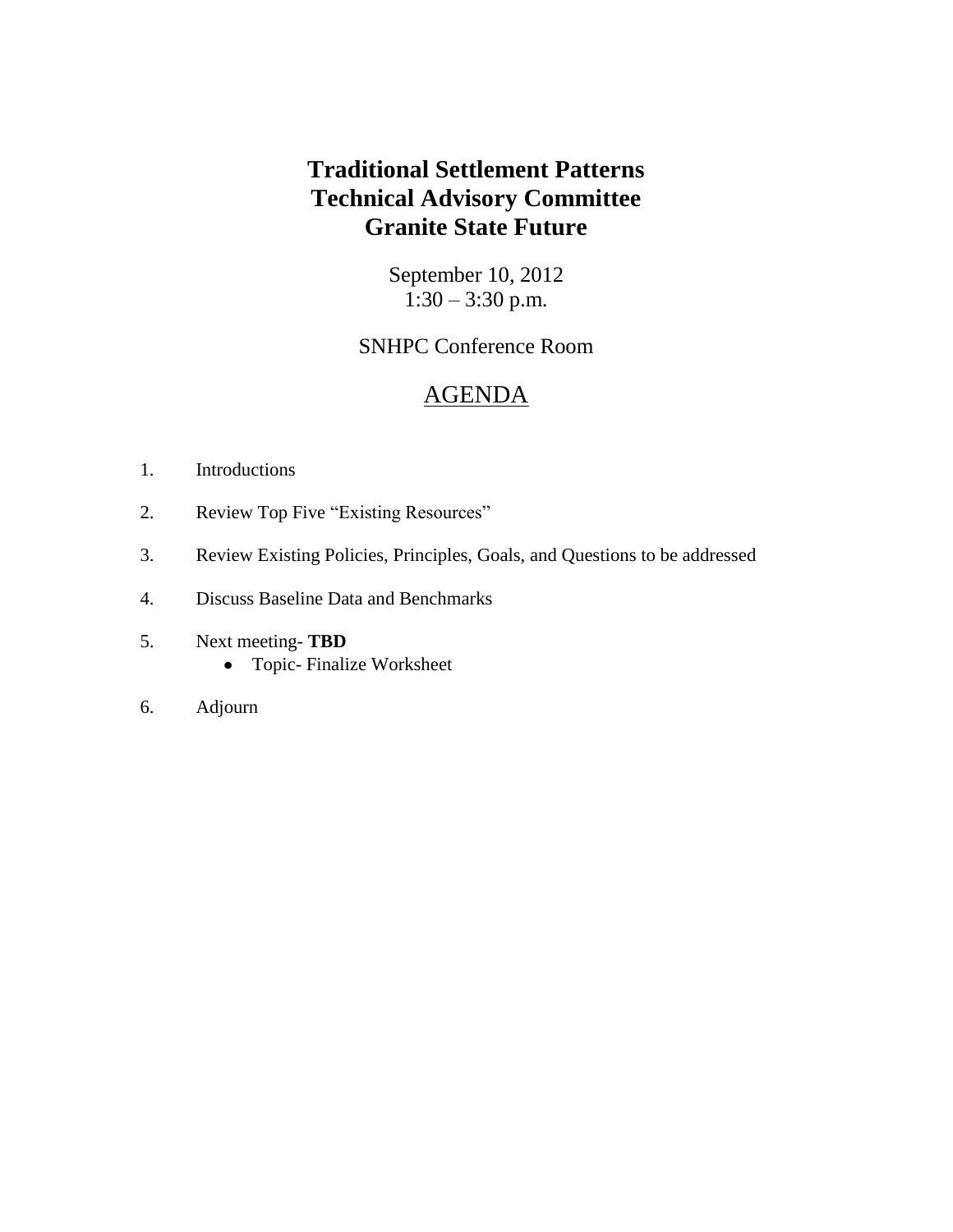## **Granite State Future Traditional Settlement Patterns Technical Advisory Subcommittee**

## **Southern NH Planning Commission Conference Room September 10, 2012**

#### **Members in Attendance**

Robin Leblanc, PlanNH Lisa Murphy, SWRPC Matt Sullivan, David Preece, SNHPC Monica Leap, SNHPC

Nadine Peterson, DHR Erin Lambert, Nobis Engineering Kyle Barker, AIANH Carolyn Russell, NHDES Susan Slack, OEP

### **1. 1:38pm meeting called to order by Nadine Peterson, Chair. Round of introductions.**

#### **2. Worksheet Updates:**

Nadine: What we've already done is get the big picture (collecting the resources and highlighting the relevant ones) and filter out the ideas that are important from those top resources. The next section we are working on is the baseline metrics and planning benchmarks (numbers) for the short term, midterm, and long term. The worksheet is expected to be completed by some date in October, but the date is TBD.

Carolyn: My understanding is that these short-long term measures, not general goals. They should be things we can track to make sure we are making progress.

Matt: Jen Cycz from the Nashua Regional Planning Commission has said that those columns are indeed about the numbers. It is about statistics that we can put into the plan.

A discussion follows about how do you reference local goals and plans? They are specific to the areas they reference. Towns are different from each other, so how do you determine which town's master plan or downtown plan to use? One suggestion is to take the elements we like from the plans and reference that. i.e. Manchester's downtown Parking Policy states there is no parking requirement for the downtown district. If that is something we like, then we should include it somehow in the worksheet.

A question was raised as to how we could track zoning changes. If the data was available it would be a very informative metric to include and track. The group discusses a few studies and groups, NHPR, LGC but no one collects the data thoroughly or consistently. A survey of each town might be the best way, as sampling would be inconsistent. The real question becomes, is the outcome going to be worth all the effort?

Another issue with this method of data collection is that even if they call it one thing, the actual policy or implementation of it is really not that at all.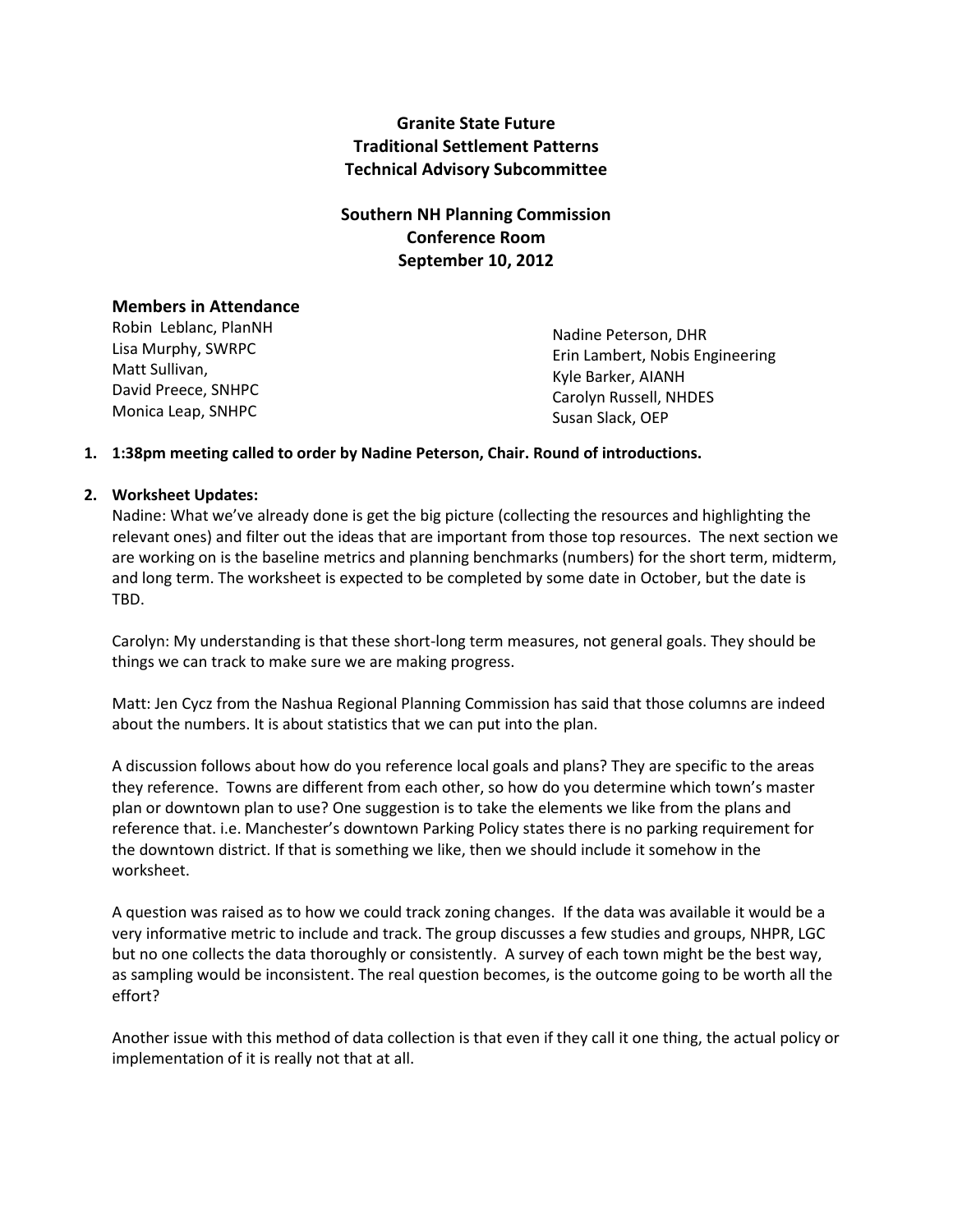Downtown master plans are most likely online for committee members to reference. Staff can look into their locations for the committee, but they would be found on the town/city website. They are so local that the Committee wonders if one town's plan be relevant to other towns in the region?

Nadine: Economic Development – There are local historic districts and there are neighborhood heritage districts. Another worthwhile metric could be to count how many are in existence and to see how the number grows or changes as we move forward. After this phase, we may not have much responsibility until the 2 or 3 year, and then, it will primarily be in an advisory capacity. Every 3 months there will be a meeting – 2013: January, April, June, September, and December. In 2014 there will be meetings in March and June. They may be conference calls or face-to-face meetings. Staff should ask Jen what big picture questions she will ask of the Committee members for these meetings.

Carolyn: The community centers database should be included in the baseline or metrics section. This group also has the opportunity to hold workshops for RPC staff to be better informed of background information to these different categories and resources.

### **3. Tasks to be completed by RPC Staff and Commission members:**

- 1) We should include the "Vision" line.
- 2) The total resource list should be tied with this document and reference updated.
- 3) Get the total resource list in a google doc so everyone can reference. Share with Erin.
- 4) Add a column next to the resource list for committee members to initial and take ownership of.
- 5) Done by September  $19^{th}$  Fill out the gaps in the worksheet with information from the resource list. Pick the ones you are familiar with and review them to see what you can draw from them and put into the worksheet. If no one claims it, the RPC Staff will cover it.
- 6) Confirm the date the final worksheet needs to be in by October 19th?
- 7) Complete final worksheet entries by Friday, Oct 12 for baseline metrics and short-long term benchmarks (i.e If we are successful, what will we see? What should we be looking at to track progress?)
- 8) A conference call will be set for Wednesday, Oct 17 afternoon to review the worksheet completely filled out. SNHPC will set up a conference calling number. Tentatively, the worksheet has been set to be complete before Oct 19, 2012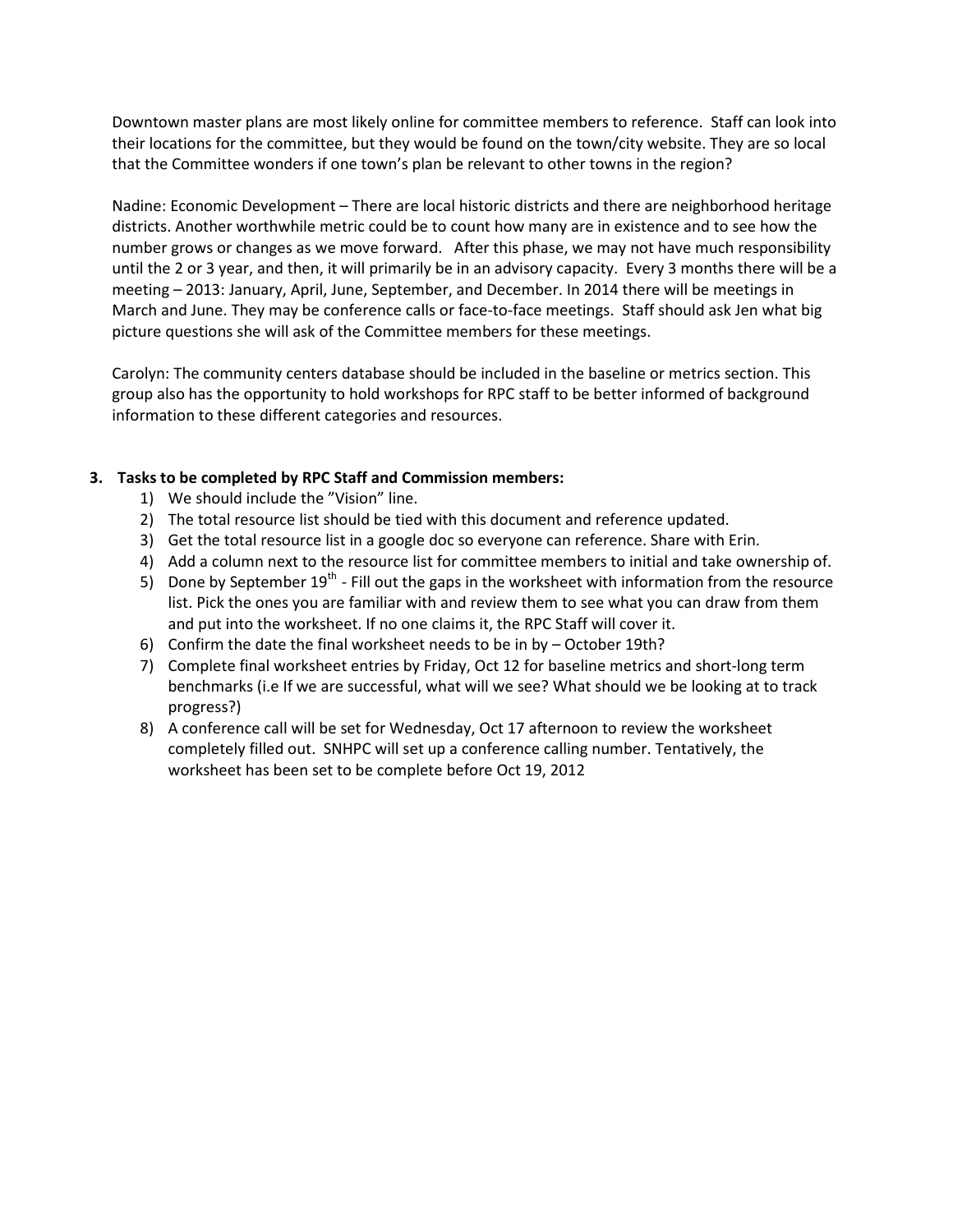| <b>UPDATED TSP TASC WORKSHEET</b>                               |                                                                                      |                                                                                                                                                                                                                                                                                                                                                                                                                                                                        |                                                                                                                                                                |                                                                                                                                                  |                                                         |                                                                               |                                                                                           |
|-----------------------------------------------------------------|--------------------------------------------------------------------------------------|------------------------------------------------------------------------------------------------------------------------------------------------------------------------------------------------------------------------------------------------------------------------------------------------------------------------------------------------------------------------------------------------------------------------------------------------------------------------|----------------------------------------------------------------------------------------------------------------------------------------------------------------|--------------------------------------------------------------------------------------------------------------------------------------------------|---------------------------------------------------------|-------------------------------------------------------------------------------|-------------------------------------------------------------------------------------------|
| <b>Related Plan</b><br><b>Chapters and</b><br><b>Appendices</b> | <b>Top 5 Existing</b><br><b>Resources</b>                                            | Existing Policies, Principles, Goals, and<br>Questions to be Addressed                                                                                                                                                                                                                                                                                                                                                                                                 | <b>Baseline Data:</b><br><b>Existing Conditions</b><br>and Trends                                                                                              | <b>Short Term Planning</b><br>Process (1-3 Years)                                                                                                | <b>Mid Term</b><br>Benchmarks (3-5<br>Years)            | Long Term<br><b>Implementation Effect (5-</b><br>20 Years)                    | Reference #s                                                                              |
| <b>Land Use</b>                                                 | 1. State and City<br>Regulations                                                     | Promote efficient use of land through compact<br>development strategies (1, 2, 3); Preference for infill &<br>redevelopment (especially within Community Center<br>Areas) over new, "greenfield" development (1, 2, 3);<br>Maintain viable working landscape (1, 2); Protect<br>drinking water supply intake areas (3); Protect/retain<br>future potential supplies (both surface water and<br>groundwater) (3, 4); Encourage nodal and mixed use<br>land development; | Idetify current regulations<br>that are barriers to<br>sustainable development                                                                                 |                                                                                                                                                  |                                                         |                                                                               | NHDES Strategic Plan 2008<br>(1)                                                          |
|                                                                 | 2. Livable Walkable<br><b>Toolkit</b><br>3. Innovative Land                          |                                                                                                                                                                                                                                                                                                                                                                                                                                                                        |                                                                                                                                                                |                                                                                                                                                  |                                                         |                                                                               | NH Climate Action Plan (2)<br><b>NH Water Resources Primer</b>                            |
|                                                                 | Use Handbook<br>4. Local Master                                                      |                                                                                                                                                                                                                                                                                                                                                                                                                                                                        |                                                                                                                                                                |                                                                                                                                                  |                                                         |                                                                               | (3)<br><b>Favorable Gravel Well</b>                                                       |
|                                                                 | Plans<br>5. DES Strategic<br>Plan                                                    |                                                                                                                                                                                                                                                                                                                                                                                                                                                                        |                                                                                                                                                                |                                                                                                                                                  |                                                         |                                                                               | Analysis (4)<br>Water Infrastructure Needs<br>Assessment (5)                              |
|                                                                 | 1. Local Master<br>Plans                                                             |                                                                                                                                                                                                                                                                                                                                                                                                                                                                        |                                                                                                                                                                |                                                                                                                                                  | <b>Water Demand/Consumption</b><br>Estimates (6)        |                                                                               |                                                                                           |
|                                                                 | 2. State and City<br>Regulations                                                     |                                                                                                                                                                                                                                                                                                                                                                                                                                                                        | Identify current regulations<br>that are barriers to<br>sustainable development<br>and<br>incorporating innovative<br>technologies                             | Collaborate with<br>municipalities during the<br>permitting process to<br>explore ways to<br>incorporate innovative<br>technologies into project |                                                         |                                                                               | <b>Stressed Basins Project</b><br>(NHGS) (7)                                              |
| Implementation                                                  | 3. Innovative Land<br>Use Handbook                                                   |                                                                                                                                                                                                                                                                                                                                                                                                                                                                        |                                                                                                                                                                |                                                                                                                                                  |                                                         |                                                                               | <b>Fluvial-Erosion Hazard</b><br>Analyses (8)                                             |
|                                                                 | 4. Land use and<br>floodplain<br>regulations                                         | Change local zoning and regulations to be consistent                                                                                                                                                                                                                                                                                                                                                                                                                   |                                                                                                                                                                |                                                                                                                                                  |                                                         |                                                                               | 303(d)/305(b) Water Quality<br>Assessments (9)                                            |
|                                                                 | 5. Local plans and<br>Process                                                        | with sustainable development principles (1, 2, 3) Build<br>Integrated Permitting flexibility into zoning a regulations to allow for<br>innovative and evolving technologies (1, 2, 3, 4)                                                                                                                                                                                                                                                                               |                                                                                                                                                                |                                                                                                                                                  |                                                         |                                                                               | Various Watershed, Lake,<br>River Management Plans (10)                                   |
|                                                                 | 1. Fair Housing<br><b>Needs Assessments</b>                                          |                                                                                                                                                                                                                                                                                                                                                                                                                                                                        | <b>SNHPC Region Estimated</b><br>Workforce HHs (2008):<br>49,913                                                                                               | <b>Local Analysis to</b><br>determine each<br>communities baseline                                                                               | TBD in 2015 SNHPC<br><b>Housing Needs</b><br>Assessment | Estimated increase needed<br>from 2008 - 2015: 4,635 (from<br>2010 SNHPC HNA) | Southeast Watershed Alliance<br>(11)                                                      |
|                                                                 | 2. Innovative Land<br>Use Handbook<br>3. Federal, City and                           |                                                                                                                                                                                                                                                                                                                                                                                                                                                                        |                                                                                                                                                                |                                                                                                                                                  |                                                         |                                                                               | <b>Gov Water Sustainability</b><br>Commission (12)<br><b>Water Quality Restoration</b>    |
| Housing                                                         | <b>State Regulations</b><br>4. Concord Housing<br><b>Comission Charette</b><br>Study | Promote mixed use/mixed income housing, particularly have need for developing<br>within and near existing community centers (2) Explore add'l housing in urban<br>opportunities for cottage and in-fill housing to provide                                                                                                                                                                                                                                             | Identify current regulations<br>that are barriers to this type<br>of development. Identify<br>communities where<br>opportunties exist and<br>boundary          | Collaborate with<br>municipalities to develop<br>zoning language that<br>accomodates in a<br>manner consistent with<br>town/city vision          |                                                         |                                                                               | Plans (TMDLs) (13)<br>Piscataqua Region Estuaries<br>Project Mangement Plan (14)          |
|                                                                 | 5. Downtown Plans                                                                    | affordable housing opportunities within urban boundary                                                                                                                                                                                                                                                                                                                                                                                                                 |                                                                                                                                                                |                                                                                                                                                  |                                                         |                                                                               | FEMA/DOT Culvert<br>Assessments (15)                                                      |
| Transportation                                                  | 1. Regional and<br><b>Local Corridor</b><br><b>Transportation Plans</b>              | Integrated transportation, land use and environmental<br>planning efforts (1, 2); Ensure culverts and crossings<br>are adequately sized for<br>potential higher flows with larger storm events (2, 3);<br>Improve winter management to reduce salt use (13);<br>promote "complete streets" - appropriate scale, public<br>amenities, interconnected parking & street systems;                                                                                          | Mode share (the goal is to<br>decrease the dependence<br>on single-occupancy<br>vehicle (SOV)): SOV:<br>85%, Carpool: 9%, Transit:<br>1%, Bike: 0.5%, Walk: 5% |                                                                                                                                                  |                                                         |                                                                               | NH Climate Adaptation<br>Planning (16)                                                    |
|                                                                 | 2. Downtown Plans                                                                    |                                                                                                                                                                                                                                                                                                                                                                                                                                                                        | Headway and service<br>times of mass transit:<br>currently is about 55<br>minutes, or just under 1<br>pick-up/stop/hour.                                       |                                                                                                                                                  |                                                         |                                                                               | EPA Guidance on<br>Sustainability at Drinking<br>Water and Waste Water<br>Facilities (17) |
|                                                                 | 3. Pedestrian/Bike<br>Plans                                                          | provide/support transit, bicycle, pedestrian travel to<br>support traditional, compact development forms;                                                                                                                                                                                                                                                                                                                                                              | The miles of bike<br>paths/bike lanes                                                                                                                          |                                                                                                                                                  |                                                         |                                                                               |                                                                                           |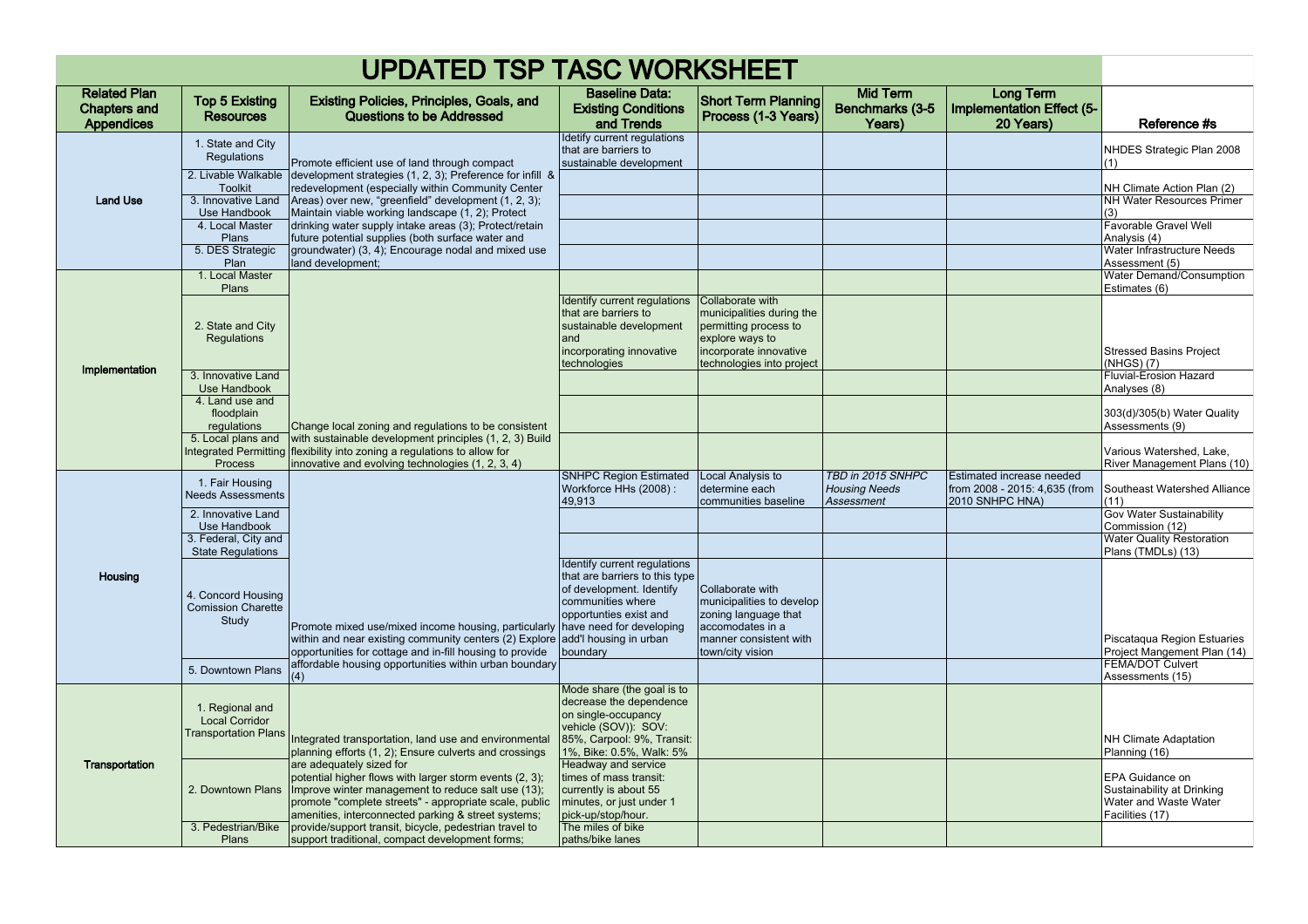|                               | 4. Livable Walkable                        |                                                                                                                                                | The miles of connected                               |                                       |  |  |
|-------------------------------|--------------------------------------------|------------------------------------------------------------------------------------------------------------------------------------------------|------------------------------------------------------|---------------------------------------|--|--|
|                               | <b>Toolkit</b>                             |                                                                                                                                                | sidewalks in an area                                 |                                       |  |  |
|                               |                                            |                                                                                                                                                | Walk score (website to                               |                                       |  |  |
|                               | 5. NH Climate Action<br>Plan               |                                                                                                                                                | measure the concentration<br>of amenities in walking |                                       |  |  |
|                               |                                            |                                                                                                                                                | distance)                                            |                                       |  |  |
|                               | 1. DES Strategic                           |                                                                                                                                                |                                                      |                                       |  |  |
|                               | Plan                                       |                                                                                                                                                |                                                      |                                       |  |  |
|                               | 2. NH Water                                |                                                                                                                                                |                                                      |                                       |  |  |
|                               | Resources Primer<br>3. Water               | Protect drinking water supply intake areas (3);                                                                                                |                                                      |                                       |  |  |
|                               |                                            | Protect/retain future potential supplies (both surface<br>Infrastructure Needs water and groundwater) (3, 4); Explore opportunities            |                                                      |                                       |  |  |
| <b>Water Infrastructure</b>   | Assessment                                 | for strategic interconnections (inc resilency) (3); Invest                                                                                     |                                                      |                                       |  |  |
|                               | 4. Water                                   | in community on-site wastewater disposal systems to                                                                                            |                                                      |                                       |  |  |
|                               |                                            | Demand/Consumption support compact development within community                                                                                |                                                      |                                       |  |  |
|                               | <b>Estimates</b>                           | centers (2, 3); Increase water conservation & energy                                                                                           |                                                      |                                       |  |  |
|                               |                                            | 5. The Sustainability efficiency of infrastructure (2, 3); Invest in<br>of New Hampshire's   maintenance/inc capacity of existing systems over |                                                      |                                       |  |  |
|                               | Surface Water                              | expansion into new areas (1)                                                                                                                   |                                                      |                                       |  |  |
|                               | 1. DES Strategic                           |                                                                                                                                                |                                                      |                                       |  |  |
|                               | Plan                                       |                                                                                                                                                |                                                      |                                       |  |  |
|                               | 2. Forest                                  | Increase water conservation (2, 3); Maintain flood                                                                                             |                                                      |                                       |  |  |
|                               |                                            | Management Plans Storage capacity with development (2,                                                                                         |                                                      |                                       |  |  |
|                               | 3. Various Local<br>Watershed, River,      | 3); Protect riparian areas/maintain vegetated buffers to<br>reduce impacts of development on water quality and                                 |                                                      |                                       |  |  |
| Environment                   | Lake Management                            | habitat (3, 10); Preserve natural hydrologic                                                                                                   |                                                      |                                       |  |  |
|                               | Plans                                      | processes (infiltration and evapotranspiration of rain                                                                                         |                                                      |                                       |  |  |
|                               | 4. Local Open Space water, quantity &      |                                                                                                                                                |                                                      |                                       |  |  |
|                               | Plans                                      | timing of rain runoff from land, minimize pollutants to                                                                                        |                                                      |                                       |  |  |
|                               | 5. NH Coastal                              | protect water quality)                                                                                                                         |                                                      |                                       |  |  |
|                               | Program<br>1. Comprehensive                | $(3, 8, 10, 12, 13)$ ; minimize impervious surfaces $(3, 10)$<br>4) The preservation of historical resoruces creates new                       |                                                      |                                       |  |  |
|                               | Economic                                   | jobs, revitalizes downtowns, provides affordable                                                                                               |                                                      |                                       |  |  |
|                               | Development                                | housing and supports heritage tourism. A wide range                                                                                            |                                                      |                                       |  |  |
|                               | Strategies (CEDS)                          | of demographic, economic, social and political trends                                                                                          |                                                      |                                       |  |  |
|                               | Preservation and                           | 2. Report on Historic Shape resource protection in the State and lead to the<br>success of traditional development patterns espousing          |                                                      |                                       |  |  |
| <b>Economic Development</b>   | Economic                                   | the livability principles. Tools employed to promote                                                                                           |                                                      |                                       |  |  |
|                               | Development                                | these principles include demolition review ordinances;                                                                                         |                                                      |                                       |  |  |
|                               | 3. Downtown Plans                          | community revitablization tax relief incentives (79-E),                                                                                        |                                                      |                                       |  |  |
|                               | 4. State Historic                          | neighborhood heritage districts and traditional local                                                                                          |                                                      |                                       |  |  |
|                               | <b>Preservation Plan</b>                   | historic districts, and the recent study of sustainability<br>5. National and State and historic preservation. 5) The National and State       |                                                      |                                       |  |  |
|                               | Register                                   | Registers of Historic Places are a listing of significant                                                                                      |                                                      |                                       |  |  |
|                               | 1. Innovative Land                         |                                                                                                                                                |                                                      |                                       |  |  |
|                               | Use Handbook                               |                                                                                                                                                |                                                      |                                       |  |  |
|                               | 2. DES Strategic<br>Plan                   |                                                                                                                                                |                                                      |                                       |  |  |
|                               | 3. NH Wildlife Action                      |                                                                                                                                                |                                                      |                                       |  |  |
| <b>Climate Change Impacts</b> | Plan                                       | Address changing risks of flood/drought, particularly                                                                                          |                                                      |                                       |  |  |
|                               |                                            | 4. NH Climate Action within areas of high-density existing development and                                                                     |                                                      |                                       |  |  |
|                               | Plan                                       | at drinking water and wastewater facilities (2, 3, 16); 4)                                                                                     |                                                      |                                       |  |  |
|                               | 5. Hazard Mitigation<br>Plans              | THe NH Climate Action Plan does address historic<br>preservation by discussing how embodied energy                                             |                                                      |                                       |  |  |
|                               | 1. Energy Plans                            | Increase energy efficiency of drinking water and                                                                                               |                                                      |                                       |  |  |
|                               |                                            | wastewater facilities (2); Encourage development                                                                                               | Many rating systems exist,                           |                                       |  |  |
|                               | 2. LEED and<br>Energystar<br>Certification | patterns that support walk/bike/public transportation (2) high cost for obtaining                                                              |                                                      | Create information                    |  |  |
| <b>Energy Efficiency and</b>  |                                            | Provide incentives for (or require achieving a certain                                                                                         | certification. See projects                          | toolkit about rating                  |  |  |
| <b>Green Building</b>         |                                            | level) for high performing, energy efficient projects (2)<br>Encourage and recognize sustainability is new                                     | setting goals and                                    | systems and ways to                   |  |  |
|                               |                                            | development and renovation of all types - commercial                                                                                           | incorporating without going<br>for certification     | incorporate elements<br>into projects |  |  |
|                               | 3. Smart Growth                            | retail, housing, schools, neighborhoods (2) Promote                                                                                            |                                                      |                                       |  |  |
|                               | <b>Toolkit</b>                             | and recognize sustainability in construction and                                                                                               |                                                      |                                       |  |  |